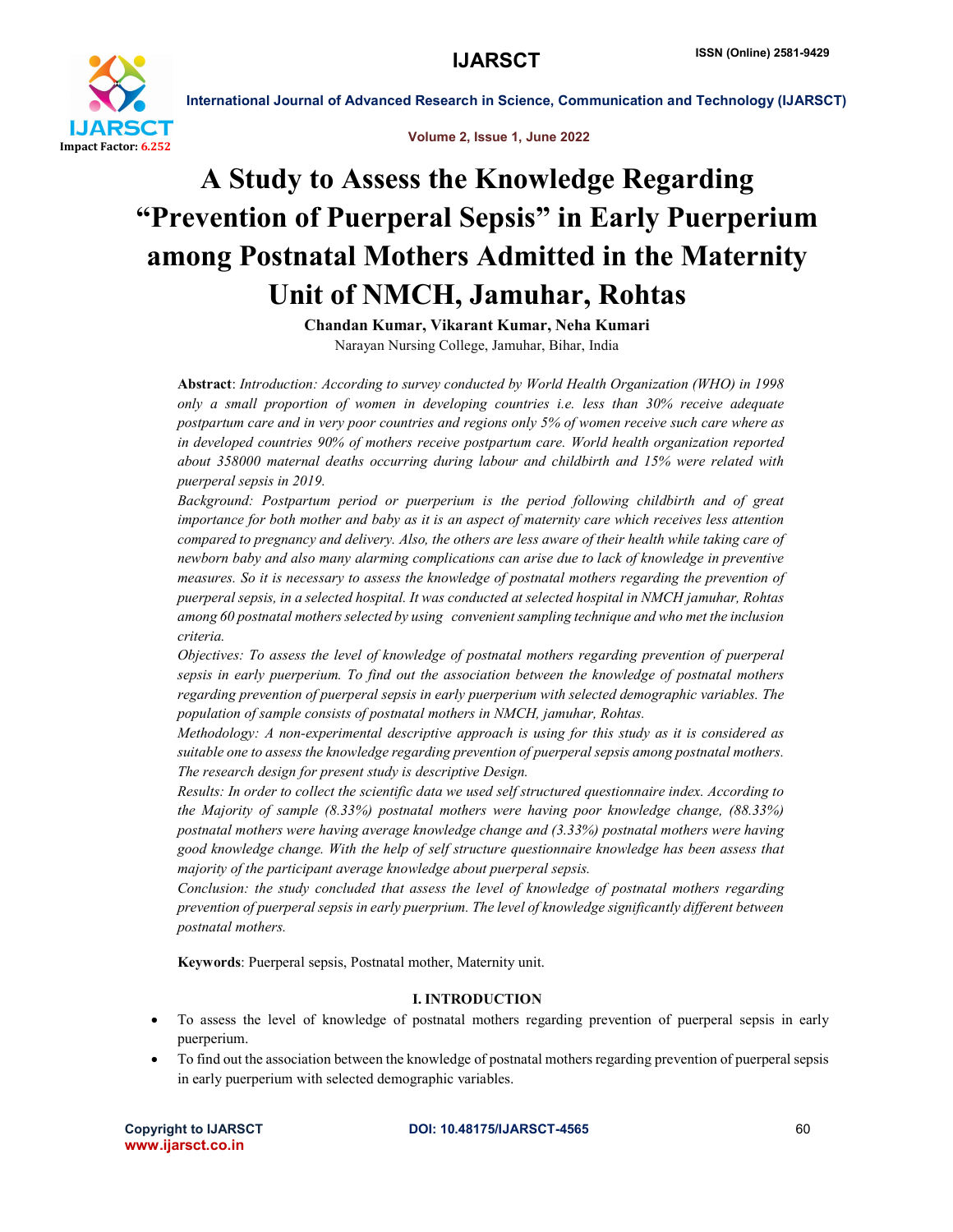

### Volume 2, Issue 1, June 2022

### Need for the Study

Maternal mortality rate is defined internationally, as the maternal death rate per 1, 00,000 live births.

Maternal mortality rate is the sensitive index to know the quality of obstetric care. Globally every year over 500,000 die of pregnancy related causes and 99 percent of these occurs in developing countries.

Some studies from high-incident countries reported that an incident due to sepsis has been increased from 0.65 per 1000 deliveries in 2002 to 1.13 per 1000000 maternities in 2008.

In India, where population is more than one hundred crore, to get the status of maternal mortality is a complex problem. In India, 70% deliveries are being conducted by traditional birth attended and most of them are untrained.

New WHO global report says that globally one woman die every minute due to complication during pregnancy and childbirth.

Despite long term efforts to reduce maternal mortality the risk of dying during pregnancy or childbirth remains significant for women in developing countries. Women in India remain to be victims of discrimination, be it nutritional, educational, and social or economical.

The bias against woman is mainly due to illiteracy. Malnutrition is the most important factors affecting women's health in India.

While working in the postnatal wards, the investigator has observed that postpartum women suffer with various types of infection due to lack of knowledge, ignorance, social customs, and practices. This inspired the investigator to assess the knowledge of postnatal mothers and help them to themselves in reducing infection.

### II. REVIEW OF LITERATURE

Debora Charles Kajeguka (2020) conducted a Descriptive cross-sectional study on, A Descriptive Study among Postnatal Women who Attended Kilimanjaro Christian Medical Centre. The objectives of the study were to estimate the prevalence, document factors and causes of puerperal sepsis among postnatal women who attended postnatal care in Kilimanjaro Christian Medical Centre Hospital in the year 2015. A systematic sampling technique was used to select the files. The hospital has annual delivery of 3,300, a list of all deliveries in 2015 was requested from the KCMC medical records department. Data was collected from the Medical Record Department. Information about isolated causative organism was retrieved from the Laboratory Information System. The prevalence of puerperal sepsis was 11.5% (21/183). The most common factors and causes of puerperal sepsis included caesarean section 66.7% (14/21), postpartum haemorrhage 57.1% (12/21), moderate to severe anemia 61.9% (13/21), prolonged labour 76.2% (16/21) and bacterial infection 90.5% (19/21).

Mohamed Issa Ahmed (2013) We prospectively studied, This study was design to identify the common pathogens causing puerperal infections and their susceptibility to current antibiotics. This study was design to identify the common pathogens causing puerperal infections and their susceptibility to current antibiotics. We prospectively studied 170 women from January, 2011 through January 2012 attended Hussein Mustafa Hospital for Obstetrics and Gynecology at Gadarif State, Sudan. We included patients if they met the criteria proposed by the WHO for definition of maternal sepsis. Binita Pradhan, SS Duwal, Shital Bhandary (2015) This was retrospective study. Puerperal Sepsis and its Cause in Patan Hospital. Aims: This study was done to find out morbidity related with puerperal pyrexia/sepsis and its risk factors. Methods: This was retrospective study conducted from January 2011 to December 2012 at Department of Obstetrics and Gynaecology, Patan Hospital, Kathmandu, Nepal. All women who delivered in this hospital within 42 days of delivery with puerperal pyrexia/sepsis diagnosed on clinical examination and relevant investigations were included in the study. M.A. Momoh, O.J. Ezugworie and H.O. Ezeigwe (2010) This study was carried out to throw light on the causes and management of puerperal sepsis from the health personnel's view point in Nnamdi Azikiwe University Teaching Hospital Nnewi, Anambra State. Four objectives and corresponding research questions were posed to guide the findings. Descriptive research design was used and data was collected using questionnaire. The population size was 60 health personnel. Responses were presented in tables, bar charts and pie chart. Findings showed that poor attendance to antenatal clinic, non-adherence to asepsis during delivery/ prolonged rupture of membrane, retain products of conception as well as anemia in pregnancy are the major predisposing factors to puerperal sepsis. Findings also showed that the management of puerperal sepsis involves a multidisciplinary collaboration for a better prognosis.

www.ijarsct.co.in

Copyright to IJARSCT **DOI: 10.48175/IJARSCT-4565** 61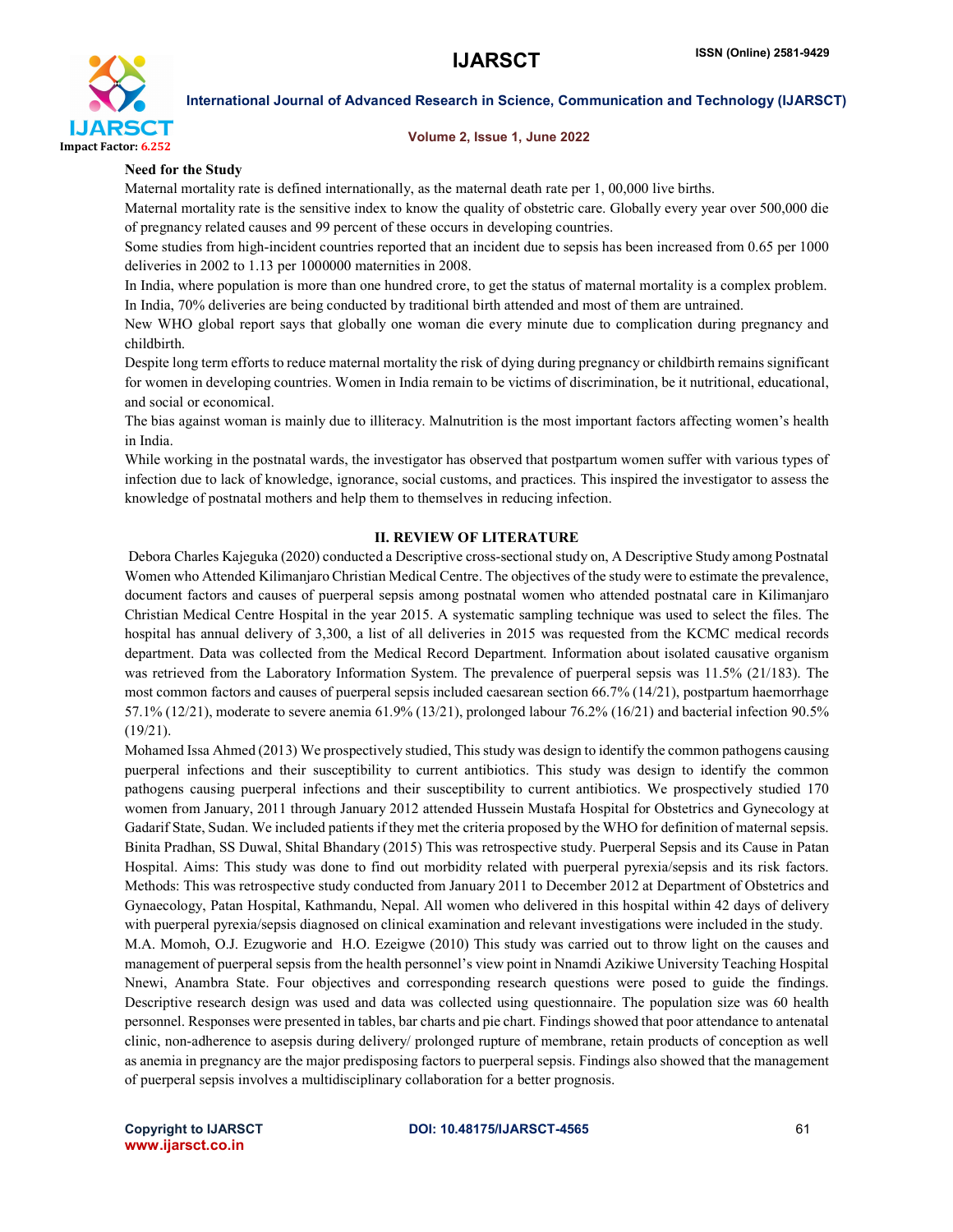

### Volume 2, Issue 1, June 2022

Addisu Melese (2020) Puerperal sepsis is any bacterial infection of the genital tract that occurs after childbirth. It is among the leading causes of maternal morbidity and mortality especially in low-income countries including Ethiopia. The aim of this study was to determine the proportion of bacterial isolates, their antimicrobial susceptibility profile and factors associated with puerperal sepsis among post-partum/aborted women at a Referral Hospital in Bahir Dar, Northwest Ethiopia. Methods A cross sectional study was conducted from January to May 2017 among 166 postpartum/aborted women admitted to Felege Hiwot Referral Hospital for medical services and suspected for puerperal sepsis.Results: The overall proportion of bacterial isolates among post-partum/aborted women was 33.7% (56/166); of which 55.4% was caused by Gram-negative and 44.6% was by Gram-positive bacteria. The most frequently isolated bacteria were Escherichia coli (32.1%) from Gram-negatives and Staphylococcus aureus (33.9%) from Grampositives.

H Lalitha (2016) conducted a descriptive design study to assess the knowledge and practice of postnatal mothers on prevention of selected puerperal infections. The objectives of the study were selected maternity hospital. A purposive sampling technique was used to select the sample. The samples include 50 postnatal mothers from the selected maternity hospital. The tool developed and used for data collection was structure interview schedule. The results of the study are the overall mean percentage of knowledge score was 52% and the overall practice score was 66.8% on prevention of puerperal infections. The study concludes that the knowledge and practice of postnatal mothers on preventions of puerperal infections was not adequate and the study recommended for health educational packages for the postnatal mothers on prevention of puerperal infections.

Kamlesh Rani (2018) A quantitative, non-experimental study. A study to assess the Knowledge and Practice of Postnatal Mothers on Prevention of Infections in Early Puerperium. The objectives of the study were to assess the knowledge and practices of postnatal mothers regarding prevention of infection in early puerperium to correlate the knowledge and practices of postnatal mothers regarding prevention of infection in early puerperium with each other.

Shirin Sultana (2018): A descriptive cross-sectional study, Knowledge and practice regarding prevention of puerperal sepsis among postpartum women attending a private hospital in Bangladesh. A total of 150 postpartum mothers who attended Ibn Sina Medical College Hospital (ISMCH) Bangladesh, during the period of this study (August to December 2017) were selected using purposive sampling technique.

Dr. V. Indra (2015) A retrospective study, a Study to Assess the Knowledge and Practice on Prevention of Puerperal Sepsis among Postnatal Mothers in Selected Hospital, Pondicherry with a View to Develop an Information Booklet. Aim of to assess the existing level of knowledge and practice of postnatal mothers on prevention of puerperal sepsis. To correlate the level of knowledge with practice of postnatal mothers on prevention of puerperal sepsis. To associate the level of knowledge of postnatal mothers with selected demographic variables

Shirin sultana (2018) a descriptive cross-sectional study, knowledge and practice regarding prevention of puerperal sepsis among postpartum women attending a private hospital in Bangladesh. A descriptive cross-sectional study was conducted among 150 postpartum mothers who attended Ibn Sina Medical College Hospital (ISMCH) Bangladesh during August to December 2017. A non-probability purposive sampling technique was used to select the study participants and the data was collected using pretested semi structured questionnaire by face to face interview.

Pratap Kumar (2019): The research approach for this study is a quantitative approach. A Study to Assess the Knowledge of Postnatal Mothers Regarding Prevention of Puerperal Complications in Selected Hospital at Chinakakani, Guntur (Dt), Andhra Pradesh. The study aim of to assess the knowledge of Postnatal Mothers regarding prevention of puerperal complications and to find the association between the knowledge with their demographic variables. method and material descriptive study was done at NRI general hospital, Chinakakani, Guntur, AP. A total of 100 postnatal mothers were select by non-probability convenient sampling. Data was collected by using a structured questionnaire. Out of 100 participants 36(36%) has inadequate knowledge 13(13%) has moderate 51 (51%) has adequate knowledge.

ANYANWU, T. & KENNETH, M (2018) The purpose of this study was to assess the knowledge and practice for prevention of puerperal sepsis among traditional birth attendants in Calabar South Local Government Area of Cross River State, Nigeria. Three research objectives and their corresponding research questions were formulated to guide the study. The results obtained showed that most of the respondents 65 (54.2%) affirmed that a pregnant woman can contract puerperal sepsis during child birth.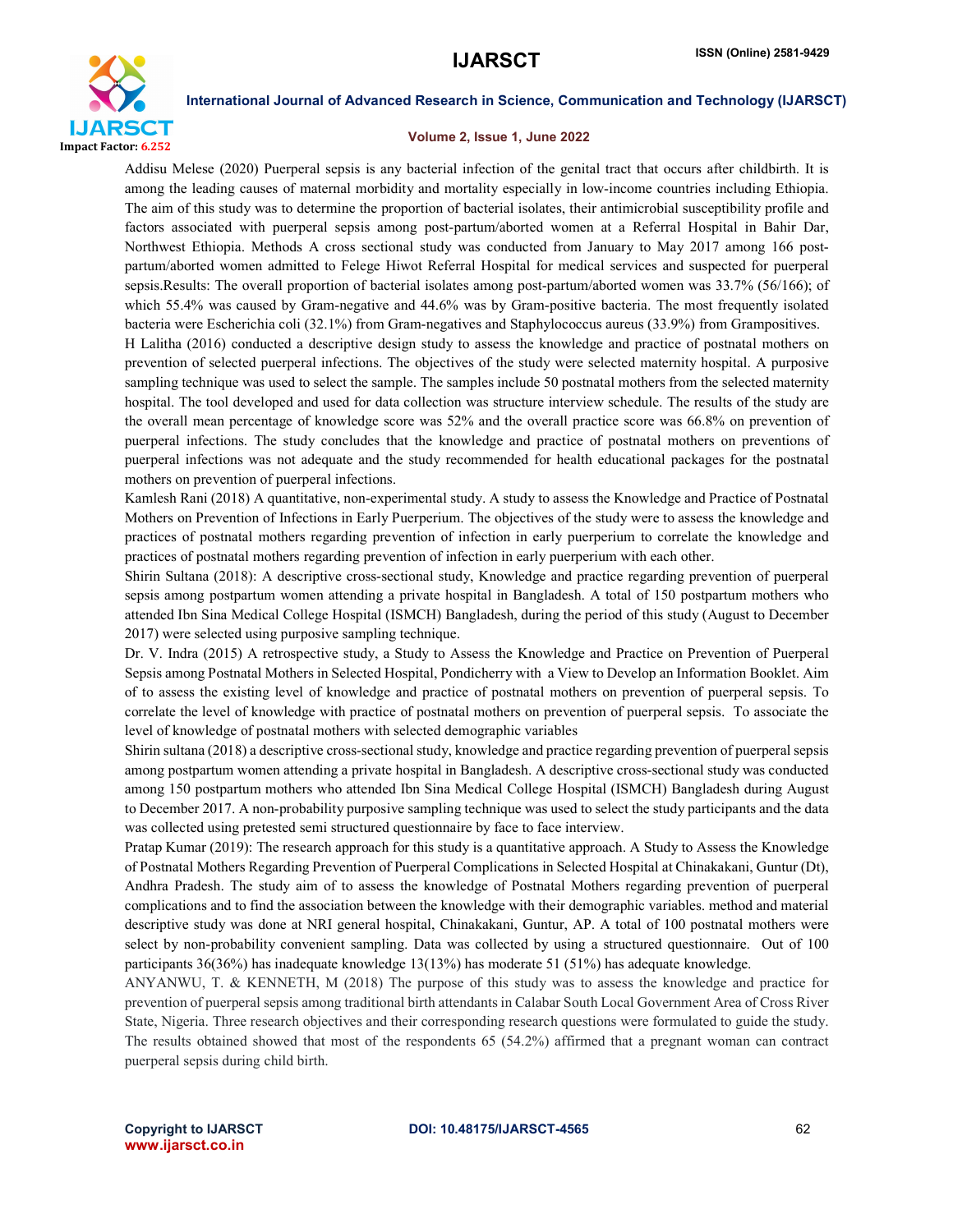

### Volume 2, Issue 1, June 2022

### III. METHODOLOGY

3.1 Research Approach

Research Design: The research design for present study is descriptive Design. Setting of the Study: NMCH, Jamuhar, Sasaram Population: Postnatal mothers Sampling Technique: Convenient sampling technique Sample Size: In this study, sample 60. Sampling Criteria: Inclusion-

- The study includes postnatal mothers who are admitted in NMCH
- Residing in local areas of Sasaram.
- Age group of the postnatal mothers must be within 18-37 yrs.

### Exclusion-

The study excludes post natal mothers who are

- Not able to understand and speak Hindi and Bhojpuri.
- Not willing to participate in the study.
- Woman age group of <18 yrs and their parent are not included in data collection.

### Instruments

The instrument consisted of a background performa to collect demographic data.

Demographic data: Demographic data had a set of items oriented to socio-demographic variables include age, gender, address, marital status, religion, occupation, annual family income, types of family.

Questionnaire: Related to prevention of puerperal sepsis.

### Validity

The tool was given to four experts including one doctor and three nursing experts in obstetrical nursing. They were requested to give their opinion regarding relevancy accuracy and appropriateness of items for further modifications. Based on the suggestions given by the experts, modification and rearrangement of few items were done. The demographic of 13 items according to experts opinion. The first drafts of questionnaire consisted of 20 items there was 100 % agreement.

### 3.2 Reliability of Tool

Reliability of the instrument is the degree of consistency with which it measures attribute it suppose to measure, it refers to the extent to which the same results are obtained on repeated administration of instrument. The reliability of measuring tool can be assessed in the aspect of stability, internal consistency and equivalence depending on the nature of the instrument and aspect of reliability concept. The reliability of the instrument was estimated by test - retest method by using Karl Pearson correlation. The reliability value of the instrument was 0.8 for knowledge and it was founded to be statistically reliable for the main study.

### 3.3 Data Collection Procedure

By Convenient sampling technique, a subject who fulfilled the inclusion criteria was selected. A written informed consent was taken from all the subjects. The demographic data and questionnaire were collected through the question sheet.

### IV. RESULTS

Percentage distribution of age 15% postnatal mothers were 18-22 years, 35% postnatal mothers were under 23-27 years, 41.60 % postnatal mothers were 28-32 years, and

8.30% postnatal mothers were 33-37 years.

Percentage distribution of postnatal mother's religion 71.60% postnatal mothers were 43 members, 3.30% postnatal mothers were 2 members, 5% postnatal mothers were 3 members, 20% postnatal mothers were 12 members, 0% postnatal mothers were 0 members.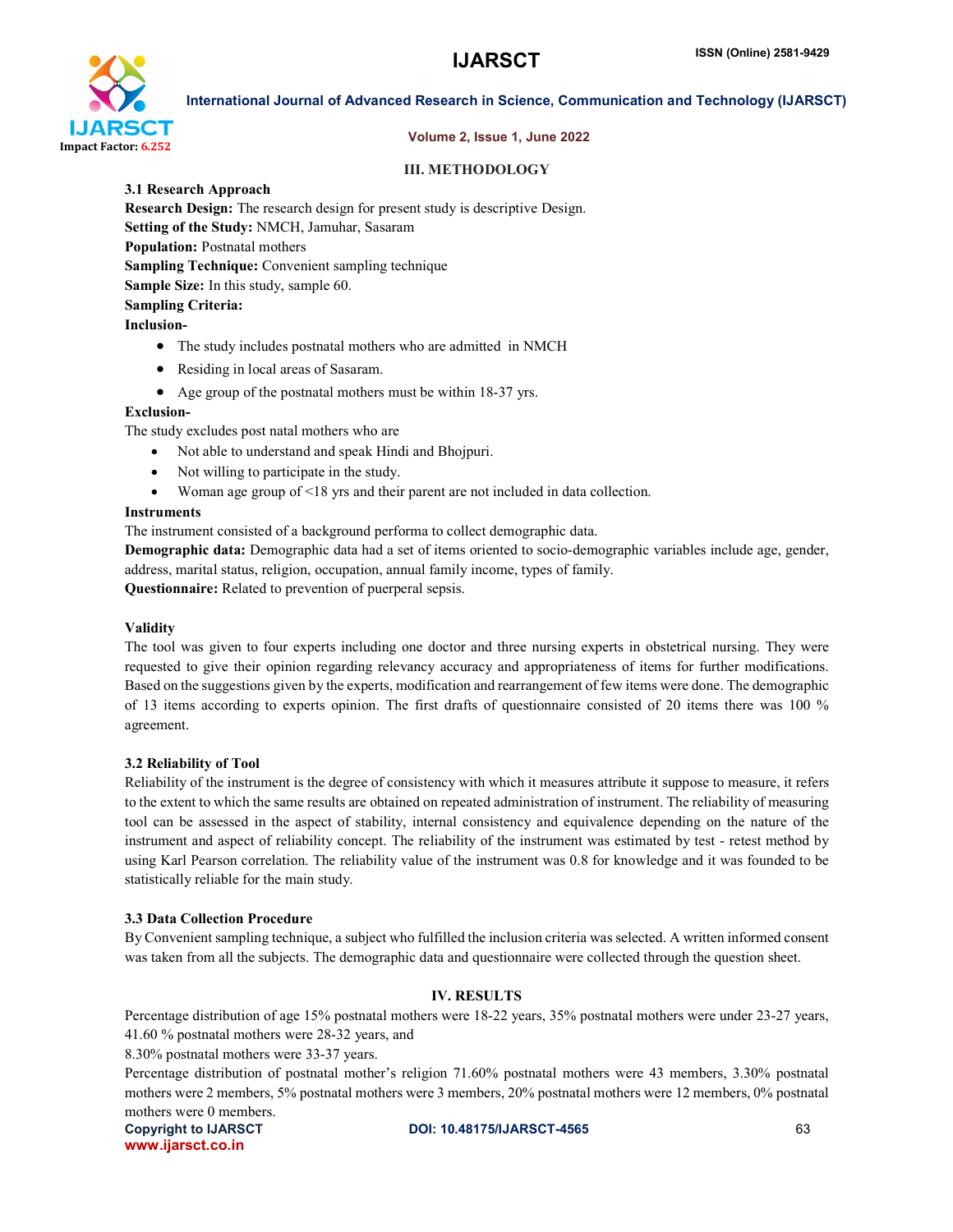

### Volume 2, Issue 1, June 2022

Percentage distribution of postnatal mother's residence 56.60% postnatal mothers was 34 rural, 28.30% postnatal mothers were 17 urban, and 15% postnatal mothers were 9semi urban.

Frequency and Percentage Level of Knowledge on Distribution of Postnatal Mothers

|  |     |                    | Table.4.2        |                |  |  |  |  |  |  |  |
|--|-----|--------------------|------------------|----------------|--|--|--|--|--|--|--|
|  | S.N | LEVEL OF KNOWLEDGE | <b>FREQUENCY</b> | PERCENTAGE (%) |  |  |  |  |  |  |  |
|  |     | GOOD               |                  | 8.33%          |  |  |  |  |  |  |  |
|  |     | <b>AVERAGE</b>     | 53               | 88.33%         |  |  |  |  |  |  |  |
|  |     | <b>POOR</b>        |                  | 3.33%          |  |  |  |  |  |  |  |

Revels that the Majority of sample (8.33%) postnatal mothers were having poor knowledge, (88.33%) postnatal mothers were having average knowledge and (3.33%) postnatal mothers were having good knowledge. With the help of self structure questionnaire knowledge has been assess that majority of the participant average knowledge about puerperal sepsis. Chi Square Analysis association between the knowledge of postnatal mothers regarding prevention of puerperal sepsis in early puerperium with selected demographic variables.

| Demographic al<br>data          | Poor<br>knowledge |               | Average<br>knowledge |               | Good knowledge   |               | $X^2$   | df             | p value | Inference   |
|---------------------------------|-------------------|---------------|----------------------|---------------|------------------|---------------|---------|----------------|---------|-------------|
|                                 | $\mathbf{F}$      | $\frac{0}{0}$ | $\mathbf F$          | $\frac{0}{0}$ | $\mathbf F$      | $\frac{0}{0}$ |         |                |         |             |
| Q1. AGE (IN<br>YEARS)           |                   |               |                      |               |                  |               | 10.1168 | 6              | 0.3411  | $_{\rm NS}$ |
| $18-22$ years                   | $\boldsymbol{0}$  | $0\%$         | $7\phantom{.0}$      | 77.77%        | $\overline{2}$   | 22.22%        |         |                |         |             |
| $23-27$ years                   | $\overline{2}$    | 9.52 %        | 16                   | 76.19%        | $\overline{3}$   | 14.28%        |         |                |         |             |
| 28-32 years                     | $\boldsymbol{0}$  | $0\%$         | 25                   | $100\,\%$     | $\boldsymbol{0}$ | $0\%$         |         |                |         |             |
| 33-37 years                     | $\boldsymbol{0}$  | $0\%$         | 5                    | 100 %         | $\boldsymbol{0}$ | $0\%$         |         |                |         |             |
| Q2.<br><b>RELIGION</b>          |                   |               |                      |               |                  |               |         |                |         |             |
| Hindu                           | $\mathbf{1}$      | 2.32%         | 39                   | 90.69%        | $\overline{3}$   | 6.97%         | 10.460  | 10             | 0.314   | $_{\rm NS}$ |
| Sikh                            | $\mathbf{0}$      | $0\%$         | $\overline{2}$       | 100%          | $\boldsymbol{0}$ | $0\%$         |         |                |         |             |
| Christian                       | $\mathbf{1}$      | 33.33%        | $\overline{2}$       | 66.66%        | $\boldsymbol{0}$ | $0\%$         |         |                |         |             |
| Muslim                          | $\boldsymbol{0}$  | $0\%$         | 10                   | 83.33%        | $\overline{2}$   | 16.66%        |         |                |         |             |
| Other                           | $\boldsymbol{0}$  | $0\%$         | $\boldsymbol{0}$     | $0\%$         | $\mathbf{0}$     | $0\%$         |         |                |         |             |
| Q3.<br><b>OCCUPATIO</b><br>$-N$ |                   |               |                      |               |                  |               |         |                |         |             |
| Private service                 | $\mathbf{1}$      | 5.88%         | 14                   | 82.35%        | $\overline{2}$   | 11.76%        | 3.5595  | $\overline{4}$ | 0.7360  | $_{\rm NS}$ |
| Government<br>Service           | $\mathbf{1}$      | 6.66%         | 14                   | 93.33%        | $\boldsymbol{0}$ | $0\%$         |         |                |         |             |
| House Maker                     | $\boldsymbol{0}$  | $0\%$         | 25                   | 89.28%        | $\overline{3}$   | 10.71%        |         |                |         |             |
| Q4.<br><b>EDUCATION</b>         |                   |               |                      |               |                  |               |         |                |         |             |

### Table 4.3 N-60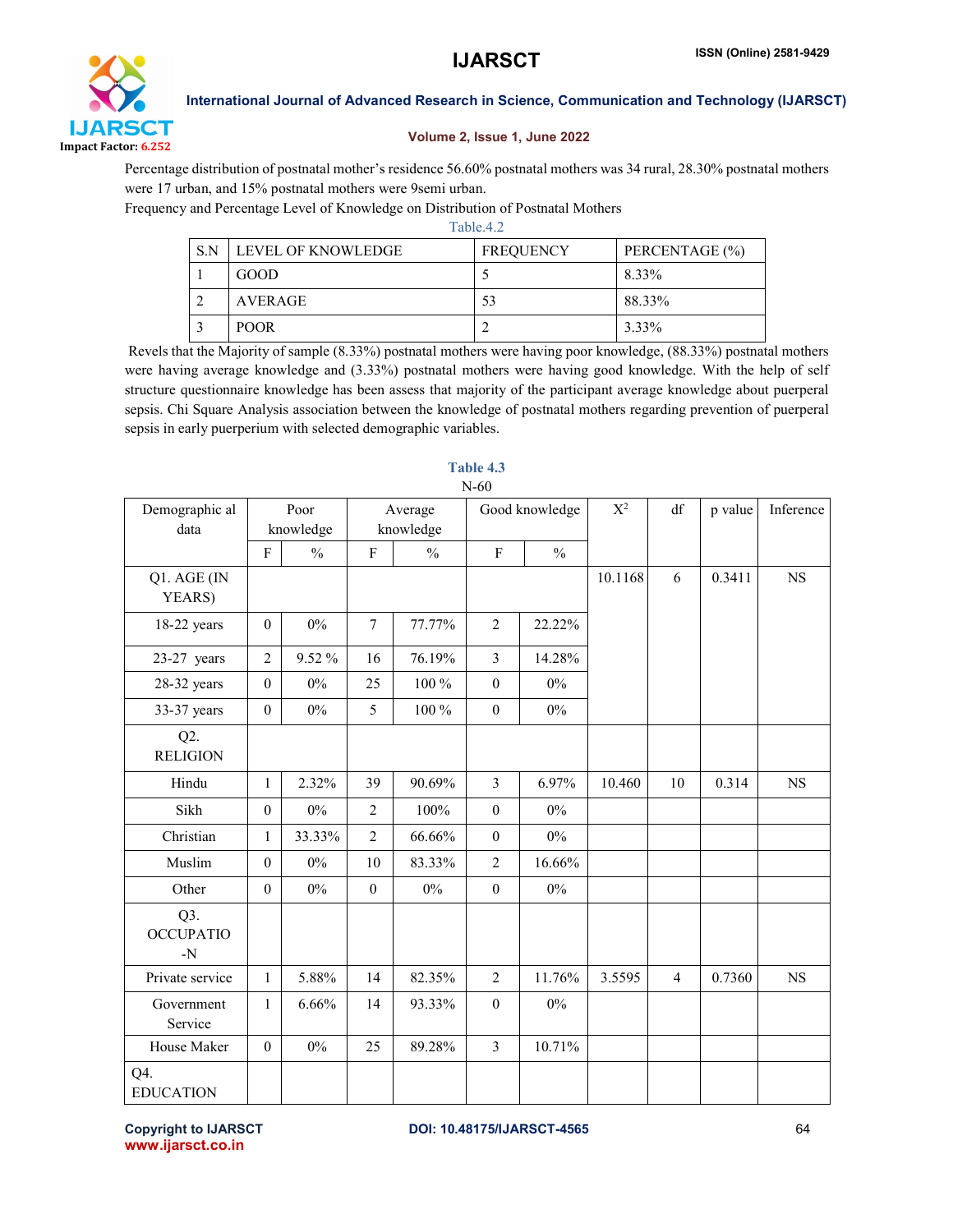

### Volume 2, Issue 1, June 2022

| N <sub>0</sub><br>formal<br>education                    | $\mathbf{0}$     | $0\%$  | 6                | 100%                   | $\boldsymbol{0}$ | $0\%$  | 6.8259 | 12             | 0.8688 | $_{\rm NS}$ |
|----------------------------------------------------------|------------------|--------|------------------|------------------------|------------------|--------|--------|----------------|--------|-------------|
| Primary<br>$(1-5^{th})$                                  | $\overline{2}$   | 7.40%  | 24               | 88.88<br>$\frac{0}{0}$ | $\mathbf{1}$     | 3.70%  |        |                |        |             |
| Secondary (6-10 <sup>th</sup> )                          | $\boldsymbol{0}$ | $0\%$  | 16               | 88.88%                 | $\overline{2}$   | 11.11% |        |                |        |             |
| Senior Secondary                                         | $\theta$         | $0\%$  | 6                | 75%                    | $\overline{2}$   | 25%    |        |                |        |             |
| Graduate                                                 | $\boldsymbol{0}$ | $0\%$  | $\mathbf{1}$     | 100%                   | $\boldsymbol{0}$ | $0\%$  |        |                |        |             |
| Post Graduate                                            | $\boldsymbol{0}$ | $0\%$  | $\boldsymbol{0}$ | $0\%$                  | $\boldsymbol{0}$ | $0\%$  |        |                |        |             |
| Q5.<br><b>RESIDENCE</b>                                  |                  |        |                  |                        |                  |        |        |                |        |             |
| Rural                                                    | 1                | 2.94%  | 31               | 91.17<br>$\%$          | $\overline{2}$   | 5.88%  | 3.2426 | $\overline{4}$ | 0.7778 | <b>NS</b>   |
| Urban                                                    | $\mathbf{1}$     | 5.88%  | 15               | 88.23<br>$\%$          | $\mathbf{1}$     | 5.88%  |        |                |        |             |
| Semi urban                                               | $\mathbf{0}$     | $0\%$  | $\boldsymbol{7}$ | 77.77%                 | $\overline{2}$   | 22.22% |        |                |        |             |
| Q6. TYPE OF<br><b>FAMILY</b>                             |                  |        |                  |                        |                  |        |        |                |        |             |
| Nuclear                                                  | $\overline{2}$   | 15.38% | 10               | 76.92%                 | $\mathbf{1}$     | 7.69%  | 7.4899 | $\overline{4}$ | 0.2779 | <b>NS</b>   |
| Joint                                                    | $\boldsymbol{0}$ | $0\%$  | 33               | 91.66%                 | $\mathfrak{Z}$   | 8.33%  |        |                |        |             |
| Extended                                                 | $\boldsymbol{0}$ | $0\%$  | 10               | 90.90%                 | $\mathbf{1}$     | 9.09%  |        |                |        |             |
| Q 7.<br><b>MONTHLY</b><br><b>FAMILY</b><br><b>INCOME</b> |                  |        |                  |                        |                  |        |        |                |        |             |
| $\langle$ Rs. 10,000                                     | $\boldsymbol{0}$ | $0\%$  | $\overline{3}$   | 100%                   | $\boldsymbol{0}$ | $0\%$  | 5.7311 | 6              | 0.7664 | <b>NS</b>   |
| Rs.10,001Rs.20000                                        | $\mathbf{1}$     | 3%     | 24               | $80\%$                 | 5                | 16.66% |        |                |        |             |
| Rs.2000130000                                            | $\mathbf{1}$     | 4%     | 23               | 95.83%                 | $\boldsymbol{0}$ | $0\%$  |        |                |        |             |
| $>$ Rs.30000                                             | $\mathbf{0}$     | $0\%$  | $\mathfrak{Z}$   | $100\%$                | $\boldsymbol{0}$ | $0\%$  |        |                |        |             |
| Q 8. MODE OF<br><b>DELIVERY</b>                          |                  |        |                  |                        |                  |        |        |                |        |             |
| Normal vaginal<br>delivery                               | $\boldsymbol{0}$ | $0\%$  | 14               | 87.50%                 | $\sqrt{2}$       | 12.50% | 2.3161 | 6              | 0.9854 | $_{\rm NS}$ |
| Normal with<br>episiotomy                                | $\mathbf{1}$     | 6.25%  | 20               | 86.95%                 | $\sqrt{2}$       | 8.69%  |        |                |        |             |
| Caesarean section                                        | $\mathbf{1}$     | $5\%$  | 18               | 90%                    | $\mathbf{1}$     | $5\%$  |        |                |        |             |
| Obstetrical<br>operation                                 | $\boldsymbol{0}$ | $0\%$  | $\mathbf{1}$     | $100\%$                | $\boldsymbol{0}$ | $0\%$  |        |                |        |             |
| Q 9. PARITY                                              |                  |        |                  |                        |                  |        |        |                |        |             |
| None                                                     | $\mathbf{1}$     | 9.09%  | $\,8\,$          | 72.72%                 | $\overline{2}$   | 18.18% | 3.9717 | $8\,$          | 0.9839 | $_{\rm NS}$ |
| One child                                                | $\mathbf{1}$     | 3.57%  | 25               | 89.28%                 | $\sqrt{2}$       | 7.14%  |        |                |        |             |
| Two children                                             | $\boldsymbol{0}$ | $0\%$  | 17               | 94.44%                 | $\mathbf{1}$     | 5.55%  |        |                |        |             |

www.ijarsct.co.in

Copyright to IJARSCT **DOI: 10.48175/IJARSCT-4565** 65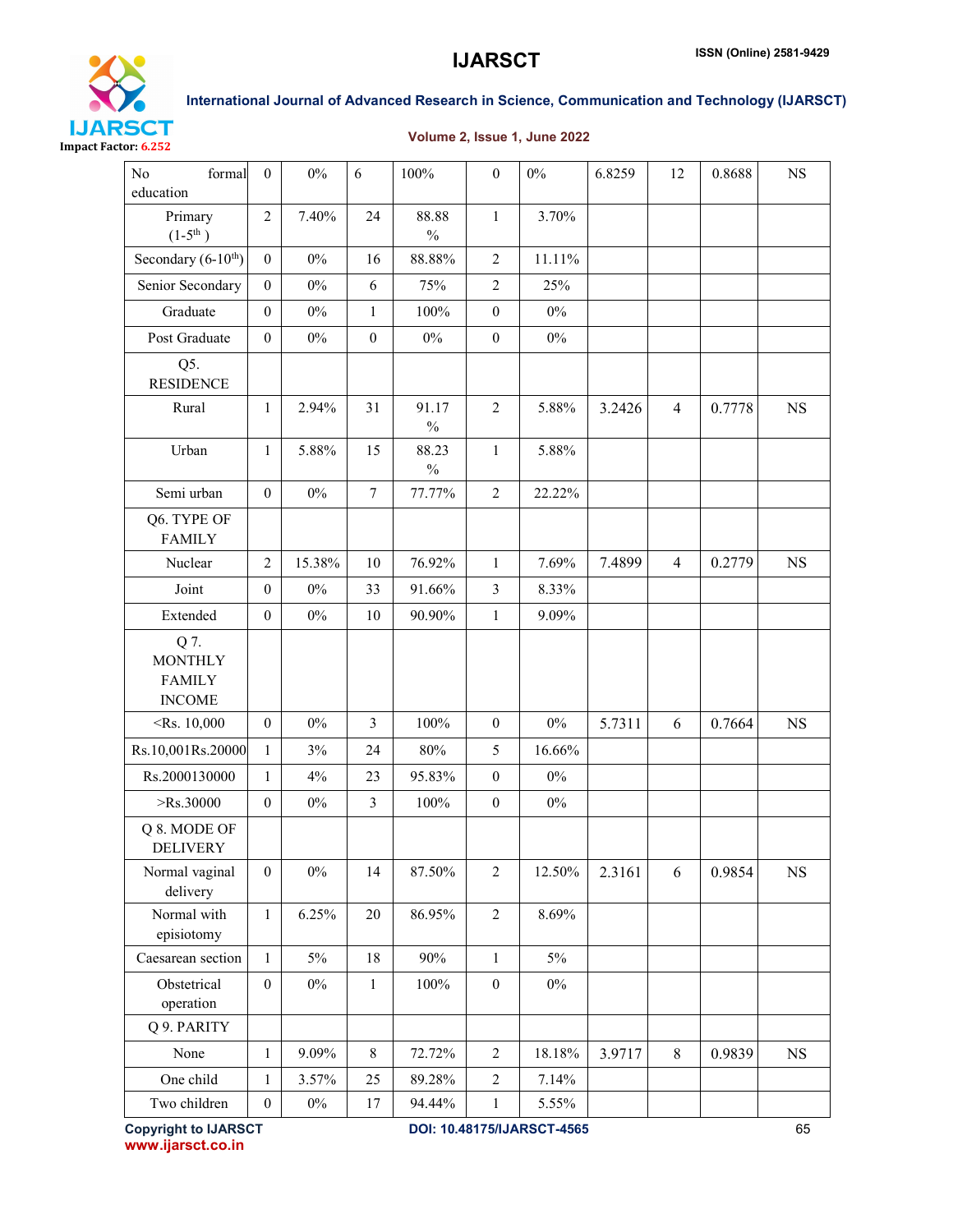

### Volume 2, Issue 1, June 2022

| Three children                                                                                                            | $\overline{0}$   | $0\%$  | $\overline{2}$   | 100%                             | $\boldsymbol{0}$        | $0\%$  |        |                  |        |             |
|---------------------------------------------------------------------------------------------------------------------------|------------------|--------|------------------|----------------------------------|-------------------------|--------|--------|------------------|--------|-------------|
| More than three<br>children                                                                                               | $\boldsymbol{0}$ | $0\%$  | $\mathbf{1}$     | 100%                             | $\boldsymbol{0}$        | $0\%$  |        |                  |        |             |
| Q 10.<br><b>DELIVERY</b><br><b>SETTING</b>                                                                                |                  |        |                  |                                  |                         |        |        |                  |        |             |
| Health centre                                                                                                             | $\overline{2}$   | 3.84 % | 45               | 86.53 %                          | 5                       | 9.61 % | 1.1291 | 6                | 0.9759 | <b>NS</b>   |
| Institutional<br>& Home                                                                                                   | $\boldsymbol{0}$ | $0\%$  | $\tau$           | $100\%$                          | $\boldsymbol{0}$        | $0\%$  |        |                  |        |             |
| Home                                                                                                                      | $\boldsymbol{0}$ | $0\%$  | $\mathbf{1}$     | 100%                             | $\mathbf{0}$            | $0\%$  |        |                  |        |             |
| Health care centre<br>(CHC&PHC)                                                                                           | $\overline{0}$   | $0\%$  | $\boldsymbol{0}$ | $0\%$                            | $\boldsymbol{0}$        | $0\%$  |        |                  |        |             |
| Q 11. PAST<br>PUERPERAL<br><b>COMPLICATION</b>                                                                            |                  |        |                  |                                  |                         |        |        |                  |        |             |
| Yes                                                                                                                       | $\overline{2}$   | 4.46%  | 35               | 83.33%                           | 5                       | 11.30% | 3.3962 | $\boldsymbol{2}$ | 0.3344 | $_{\rm NS}$ |
| $\rm No$                                                                                                                  | $\mathbf{0}$     | $0\%$  | 18               | $100\%$                          | $\boldsymbol{0}$        | $0\%$  |        |                  |        |             |
| Q 12. SOURCE<br><b>OF</b><br><b>INFORMATION</b>                                                                           |                  |        |                  |                                  |                         |        |        |                  |        |             |
| Newspaper/<br>Magazines                                                                                                   | $\mathbf{0}$     | $0\%$  | $\boldsymbol{0}$ | $0\%$                            | $\mathbf{0}$            | $0\%$  | 18.91  | 8                | 0.0023 | S           |
| Radio / Television                                                                                                        | $\overline{0}$   | $0\%$  | $\boldsymbol{0}$ | $0\%$                            | $\boldsymbol{0}$        | $0\%$  |        |                  |        |             |
| Health personnel                                                                                                          | $\overline{2}$   | 3.33%  | 53               | 88.33%                           | 5                       | $8\%$  |        |                  |        |             |
| Friends                                                                                                                   | $\boldsymbol{0}$ | $0\%$  | $\boldsymbol{0}$ | $0\%$                            | $\boldsymbol{0}$        | $0\%$  |        |                  |        |             |
| Others                                                                                                                    | $\boldsymbol{0}$ | $0\%$  | $\boldsymbol{0}$ | $0\%$                            | $\boldsymbol{0}$        | $0\%$  |        |                  |        |             |
| Q 13.<br><b>PREVIOUS</b><br><b>KNOWLEDGE</b><br><b>REGARDING</b><br><b>PREVENTION</b><br>ON<br>PUERPERAL<br><b>SEPSIS</b> |                  |        |                  |                                  |                         |        |        |                  |        |             |
| Yes                                                                                                                       | $\overline{2}$   | 3.84%  | 45               | 86.53%                           | 5                       | 3.61%  | 1.2191 | $\overline{2}$   | 0.7484 | <b>NS</b>   |
| No                                                                                                                        | $\mathbf{0}$     | $0\%$  | 8                | 100%<br>$*D \geq 0$ $0.5$ is sim | $\boldsymbol{0}$<br>sc. | $0\%$  |        |                  |        |             |

 $^{\ast}P \leq 0.05$  is significant

To find out and test the significance association knowledge of postnatal mothers regarding prevention of puerperal sepsis in early puerperium with selected demographic variables following research hypothesis and null hypothesis are tested. H01 -there is no significant association between knowledge of postnatal mothers regarding prevention of puerperal sepsis in early puerperium with selected demographic variables.

H1 - there is significant association between knowledge of postnatal mothers regarding prevention of puerperal sepsis in early puerperium with selected demographic variables.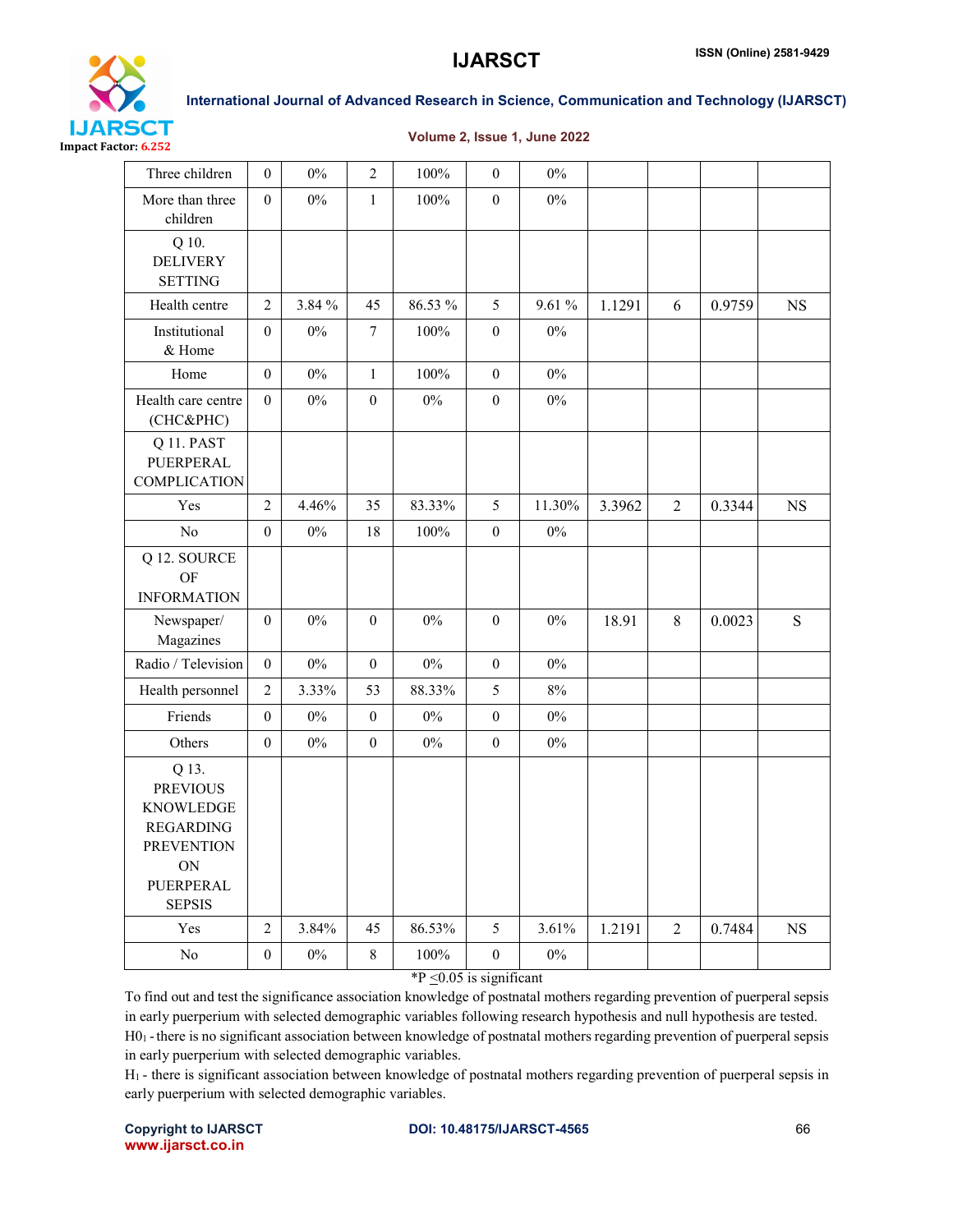

### Volume 2, Issue 1, June 2022

The data in table 4.3 represents the association between level of knowledge and socialdemographic variable of postnatal mothers which was using chi-square test. The finding revealed that was no significant association between age, Religion, Occupation, education, Residence, Type of family, Monthly family income, Mode of delivery, Parity, Delivery setting, past puerperal complication, previous knowledge. However there was statistical significant association between the level of knowledge and social demographic variable such as source of information p<0.5.

### V. SUMMARY

The purpose of the study is to assess the knowledge among postnatal mothers and find out the association between demographical variables. The data collected by the using of self-structured questionnaire, in first section in demographic data and in second section questionnaire regarding assess the knowledge on postnatal mothers. The setting of the study was NMCH jamuhar, Sasaram, data collection by descriptive survey approach there was 60 participants. The data analysis was performed by using both descriptive frequency and percentage.

### VI. CONCLUSION

The present study was aimed at assessing the knowledge among postnatal mothers and its consequences. Revels that the Majority of sample (8.33%) postnatal mothers were having poor knowledge, (88.33%) postnatal mothers were having average knowledge and (3.33%) postnatal mothers were having good knowledge. With the help of self structure questionnaire knowledge has been assess that majority of the participant average knowledge about puerperal sepsis. This shows that these variables had influence level of knowledge in the study.

### Limitation

The present study cannot generalize, as it is limited to

- 1. Those woman who are postnatal mothers
- 2. Smaller sample size.
- 3. Lack of higher analysis.
- 4. Presence of extraneous variables.

### Implication for Nursing Education:

 Nursing curriculum should the nurse for imparting health information regarding management of knowledge.

- Nurse educator should educate the student nurses about how to cope up with knowledge .
- Nurse educator should educate the student nurses how to carry out the knowledge.

### Implication of Nursing Research:

- Many more research studies could be done to assist the knowledge level of highly feasible and less expensive therapy in various other conditions and settings.
- Nurses are encouraged to conduct the interventional study regarding knowledge.

### Recommendation

- The findings of the present study can be used as a guide of future research
- Interventional study can be under taken to reduce the knowledge.
- A study can be conducted in preventing aspect of stress.
- To make the recommendation to the government to arrange compulsory medical checkupon the yearly basis for the nursing personnel.

### **REFERENCES**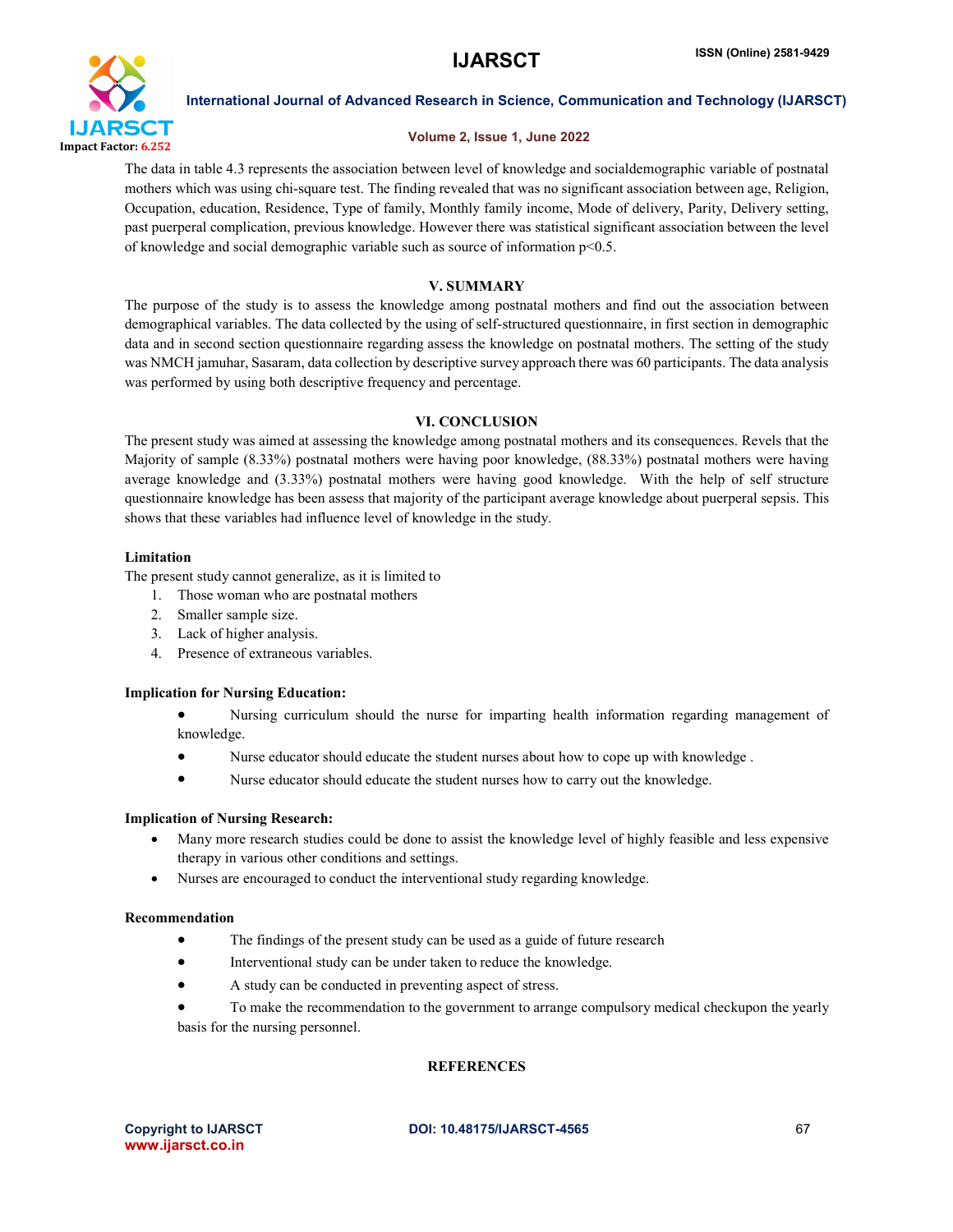

### Volume 2, Issue 1, June 2022

- [1]. Debora Charles Kajeguka (2020)A Descriptive Study among Postnatal Women who Attended Kilimanjaro Christian Medical Centre, December 2020 DOI: 10.24248/eahrj.v4i2.639 https://www.researchgate.net/ publication/346975291
- [2]. H Lalitha (2016). A study to assess the knowledge and practice of postnatal mothers on prevention of selected puerperal infections in a selected maternity hospital Dr. International Journal of Medical and Health Research ISSN: 2454-9142 www.medicalsciencejournal.com Volume 2; Issue 2; February 2016; Page No. 01-03 ]
- [3]. Dr. V Indra (2015) a Study to Assess the Knowledge and Practice on Prevention of Puerperal Sepsis among Postnatal Mothers in Selected Hospital, Pondicherry with a View to Develop an Information Booklet. Int. J. Nur. Edu. and Research 3(4): Oct.-Dec., 2015; Page 410-418. doi: 10.5958/2454-2660.2015.00032.0
- [4]. Shirin sultana (2018) International Journal of Research in Medical Sciences | October 2018 | Vol 6 | Issue 10 Page 3264Sultana S et al. Int J Res Med Sci. 2018 Oct;6(10):3264-3269www.msjonline.org
- [5]. Rita Sarkar (2019) International Journal of Nursing Education, October-December 2019, Vol.11, No. 4 10.5958/0974-9357.2019.00098.9
- [6]. Sheeba Marwah (2017) J Clin Diagn Res. (2017) May; 11(5): QC04–QC08.PMCID: PMC5483754, PMID: 28658852 Published online 2017 May, doi: 10.7860/JCDR/2017/23710.9815
- [7]. Pratap Kumar, Subha Sri ,Mary Meena.(2019) International Journal of Nursing Education, October-December 2019, Vol.11, No. 4 8 r-December 2019, Vol.11, No. 4
- [8]. Mohamed Issa Ahmed (2013) International Journal of Gynaecology & Obstetrics, Jan, 2013. P.41-44. doi: 10.5455/msm.2013.25.19-22. PMID: 23678336 PMCID: PMC3633386
- [9]. Kamlesh Rani (2018) A study to assess the Knowledge and Practice of postnatal mothers on prevention of puerperal infection. International Journal of Medical and Health Research, India. BJOG. 2018 Mar; 111 (3):pp3-8
- [10]. Mutyaba, Ibrahim (2018) DiplomaClinical Medand Community Health http://dspace.ciu.ac.ug/handle/1234 56789/1373?show=full
- [11]. OuonujuCN, Nyeugidiki TK, UgbomaHAA, BasseyG (2015) Trop J om"" Giraffe/, j) (1), August 2015 file:///C:/Users/HP/Downloads/125067-Article%20Text-341036-1-1020151103.pdf
- [12]. F O Dare, MD, A U Bako, MD, O C Ezechi, MD (1998) First Published April 1, 1998 Research Article Find in PubMed https://doi.org/10.1177/004947559802800212
- [13]. JosephNgonzi, YarineFajardo, Peterkivunike(2016) Puerperal sepsis the leading cause of maternal deaths at a Tertiary University Teaching Hospital in Uganda BMC Pregnancy and Childbirth 16(1)DOI:10.1186/s12884- 016-0986-9 Project: Postpartum sepsis/infection Ngonzi et al. BMC Pregnancy and Childbirth (2016) 16:207 https://www.researchgate.net/publication
- [14]. Binita Pradhan, SS Duwal, Shital Bhandary (2015) Puerperal Sepsis and its Cause in Patan Hospital Nepal Journal of Obstetrics and Gynaecology 10(1):33DOI:10.3126/njog.v10i1.13192 https://www.researchgate.net/publication/
- [15]. M.A. Momoh, O.J. Ezugworie and H.O. Ezeigwe (2010) Advances in Biological Research 4 (3): 154-158, 2010 ISSN 1992-0067 IDOSI Publications, 2010 https://www.researchgate.net/publication
- [16]. Bilal Sulaima, Karima Abubakar Tuna,Sadiya Nasir,Mairo Hassan, Yakubu Ahmed (2018) ejpmr, 2018,5(4), 569-573 review article ISSN 2394-3211 https://www.researchgate.net/publication
- [17]. Addisu Melese (2020) DOI:10.1186/s13756-019-0676-2 Proportion of bacterial isolates their antimicrobial susceptibility profile and fctors associate with puerperal sepsis among post partum aborted women https://www.researchgate.net/publication/33839304 Review Article ISSN 2394-3211 Review Article ISSN 2394-3211
- [18]. ANYANWU, T. & KENNETH, M (2018) "knowledge and practice for prevention of puerperal sepsis among traditional birth attendants in calabar south local government area, cross river state, nigeria." afribary (2018). accessed February 27, 2022. https://afribary.com/works/knowledge-and-practice-for-prevention-of-puerperalsepsisamong-traditional-birth-attendants-in-calabar-south-local-government-area-cross-riverstatenigeria#citework